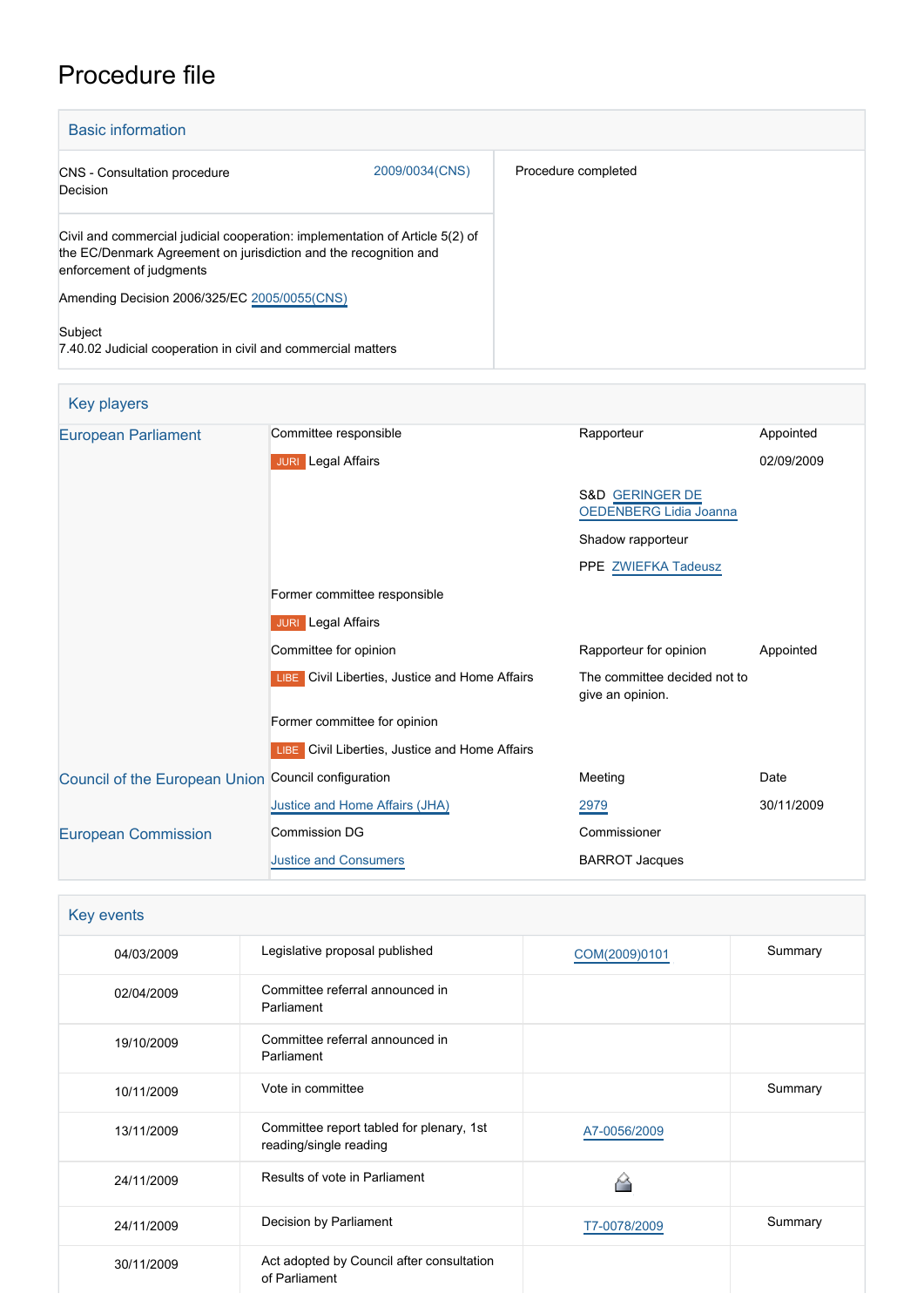| 30/11/2009 | End of procedure in Parliament          |  |
|------------|-----------------------------------------|--|
| 16/12/2009 | Final act published in Official Journal |  |

| <b>Technical information</b> |                                                                                                      |
|------------------------------|------------------------------------------------------------------------------------------------------|
| Procedure reference          | 2009/0034(CNS)                                                                                       |
| Procedure type               | CNS - Consultation procedure                                                                         |
| Procedure subtype            | International agreement                                                                              |
| Legislative instrument       | Decision                                                                                             |
|                              | Amending Decision 2006/325/EC 2005/0055(CNS)                                                         |
| Legal basis                  | Treaty on the Functioning of the EU TFEU 081-p2; Treaty on the Functioning<br>of the EU TFEU 218-p6a |
| Other legal basis            | Rules of Procedure EP 159                                                                            |
| Stage reached in procedure   | Procedure completed                                                                                  |
| Committee dossier            | JURI/7/00269                                                                                         |

#### Documentation gateway

| Legislative proposal                                               | COM(2009)0101 | 04/03/2009 | EC | Summary |
|--------------------------------------------------------------------|---------------|------------|----|---------|
| Committee draft report                                             | PE428.218     | 21/09/2009 | EP |         |
| Committee report tabled for plenary, 1st<br>reading/single reading | A7-0056/2009  | 13/11/2009 | EP |         |
| Text adopted by Parliament, 1st reading/single<br>reading          | T7-0078/2009  | 24/11/2009 | EP | Summary |

| <b>Additional information</b> |             |
|-------------------------------|-------------|
| National parliaments          | <b>IPEX</b> |
| European Commission           | EUR-Lex     |

| Final act                                                 |  |
|-----------------------------------------------------------|--|
| Decision 2009/942<br>OJ L 331 16.12.2009, p. 0024 Summary |  |

## Civil and commercial judicial cooperation: implementation of Article 5(2) of the EC/Denmark Agreement on jurisdiction and the recognition and enforcement of judgments

PURPOSE: to amend Decision 2006/325/EC to provide for a procedure for the implementation of the Agreement between the European Community and the Kingdom of Denmark on jurisdiction and the recognition and enforcement of judgments in civil and commercial matters.

### PROPOSED ACT: Council Decision.

BACKGROUND: pursuant to the Protocol on the position of Denmark annexed to the Treaty on European Union and to the Treaty establishing the European Community, Denmark does not take part in Title IV of the EC Treaty, and as a consequence Community instruments adopted in the field of judicial cooperation in civil matters are not binding upon or applicable in Denmark. However, the application of certain Community instruments has been extended to Denmark by way of the international agreements between the European Community and Denmark concluded on the basis of Article 300 of the EC Treaty.

The relevant international agreements, concluded by Council Decisions [2006/325/EC](http://www.europarl.europa.eu/oeil/FindByProcnum.do?lang=en&procnum=CNS/2005/0055) and [2006/326/EC](http://www.europarl.europa.eu/oeil/FindByProcnum.do?lang=en&procnum=CNS/2005/0056) respectively, are

the Agreement between the European Community and the Kingdom of Denmark on jurisdiction and the recognition and enforcement of judgments in civil and commercial matters and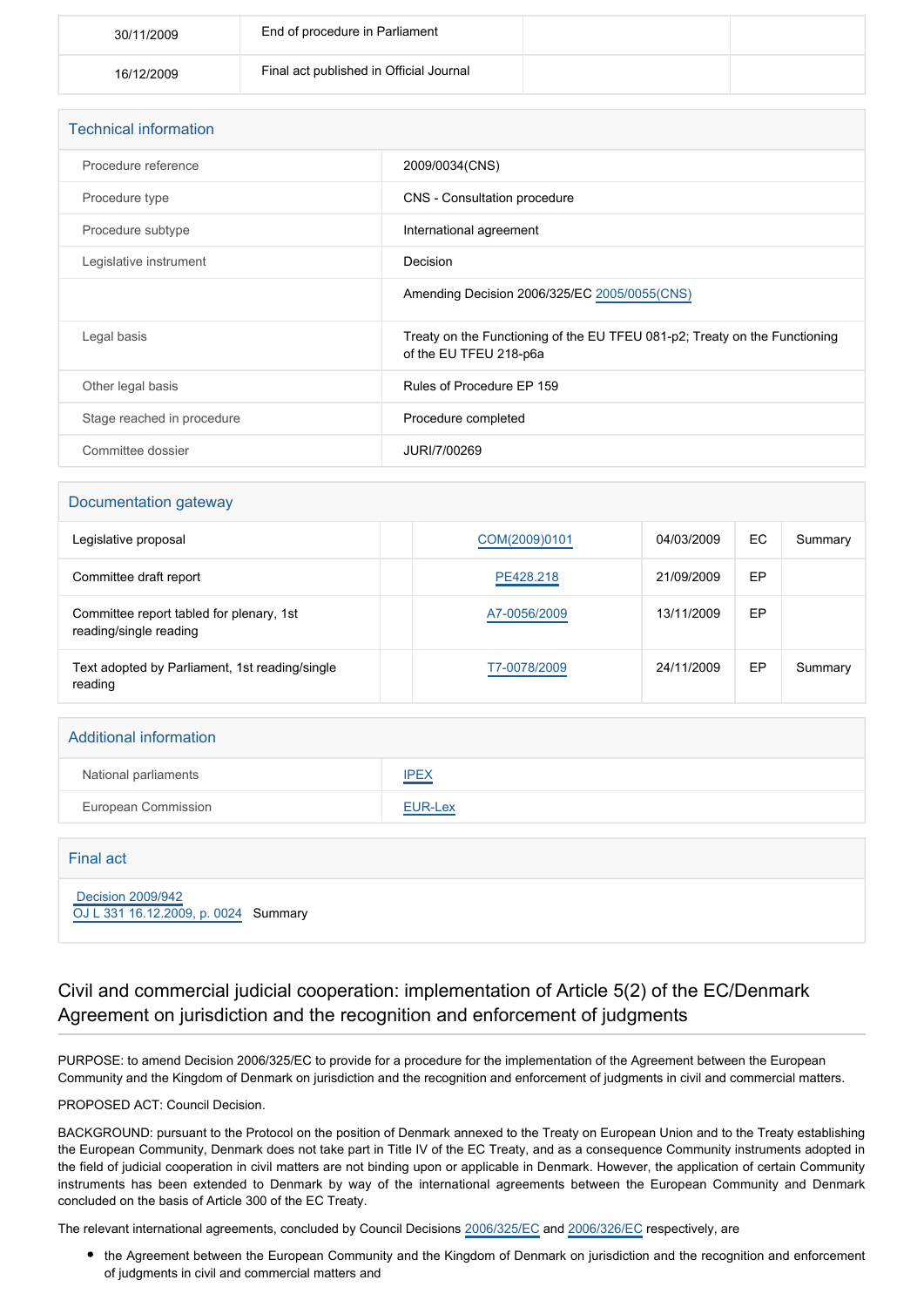the Agreement between the European Community and the Kingdom of Denmark on the service of judicial and extrajudicial documents in civil or commercial matters.

Those parallel agreements provide for the European Community's agreement to be given in cases where Denmark intends to enter into international agreements which may affect or alter the scope of [Council Regulation \(EC\) No 44/2001](http://www.europarl.europa.eu/oeil/FindByProcnum.do?lang=en&procnum=CNS/1999/0154) on jurisdiction and the recognition and enforcement of judgments in civil and commercial matters (the Brussels I Regulation) or the European Parliament and [Council Regulation \(EC\)](http://www.europarl.europa.eu/oeil/FindByProcnum.do?lang=en&procnum=COD/2005/0126) [No 1393/2007](http://www.europarl.europa.eu/oeil/FindByProcnum.do?lang=en&procnum=COD/2005/0126) on the service in the Member States of judicial and extrajudicial documents in civil or commercial matters (service of documents).

Neither the aforementioned Council Decisions nor the parallel agreements themselves stipulate how the Community should take a decision on such agreement. The objective of the proposal(s) is to lay down the procedure for the implementation of both parallel agreements in order to ensure that decisions on the European Community's agreement can be taken swiftly.

IMPACT ASSESSMENT: the Commission evaluated different options for setting up the implementation procedure, although without carrying out a formal impact assessment. One of the options would have consisted of amending both parallel agreements in order to provide for a particular implementation procedure. This would have been a much heavier procedure and, since the issue urgently requires a solution, this option was not followed.

The option chosen by the Commission envisages a simple and relatively swift solution, i.e. amending the Council Decisions on the conclusion of the parallel agreements so as to insert the particular provisions on the procedure to be followed by the European Community for taking decisions regarding its agreement to the conclusion by Denmark of international agreement concerned.

CONTENT: the Commission proposes amending Council Decision 2006/325/EC and Council Decision 2006/326/EC in order to insert into those decisions provisions on the implementation of Article 5(2) of the parallel agreements.

The same procedure is provided for the implementation of both parallel agreements.

However, two situations are distinguished, and a different procedure for the European Community to give its agreement is laid down for each of those situations. The common denominator in both situations is that the Commission is empowered by the Council to give the agreement on behalf of the European Community.

- a) the first situation includes cases where the Member States have already been authorised to conclude the international agreement concerned. This is the case, for example, of the International Convention on Civil Liability for Bunker Oil Pollution Damage, 2001 (the Bunkers Convention), where the Community has already authorised its Member States, in the interest of the Community, to sign, ratify or accede to it. This first situation will also cover cases where the Community has itself become a party to international agreements affecting the Brussels I Regulation or the Regulation on the service of documents. In the cases described, given the fact that the Community has already reviewed the possibility of those Community instruments being affected by the international agreement concerned and has provided, where necessary, for safeguards to ensure that those Community instruments are applied in the relevant cases, a simple procedure is established. In such situations, the Commission will be empowered to give the agreement to Denmark on behalf of the European Community;
- b) the second situation covers all cases that do not fall into the first category above. In such cases there is a need to discuss with the Member States the possibility of the Regulations concerned being affected by the international agreement which Denmark intends to conclude. The Member States will therefore be involved in the decision-making process through the comitology procedure. In such situations the Commission will be empowered to give the agreement to Denmark on behalf of the European Community through the comitology procedure.

Legal elements: for practical reasons the Commission is presenting at the same time two proposals for implementing both parallel agreements (see [CNS/2009/0031](http://www.europarl.europa.eu/oeil/FindByProcnum.do?lang=en&procnum=CNS/2009/0031)), with relevant amending provisions for both.

BUDGETARY IMPLICATIONS: the proposal has no implications for the Community budget.

## Civil and commercial judicial cooperation: implementation of Article 5(2) of the EC/Denmark Agreement on jurisdiction and the recognition and enforcement of judgments

The Committee on Legal Affairs adopted unanimously the report drawn up by Lidia Joanna GERINGER de OEDENBERG (S&D, PL) approving unamended, under the consultation procedure, the proposal for a Council decision amending Decision 2006/325/EC to provide for a procedure for the implementation of Article 5(2) of the Agreement between the European Community and the Kingdom of Denmark on jurisdiction and the recognition and enforcement of judgments in civil and commercial matters.

## Civil and commercial judicial cooperation: implementation of Article 5(2) of the EC/Denmark Agreement on jurisdiction and the recognition and enforcement of judgments

The European Parliament adopted by 648 votes to 19, with 3 abstentions, a legislative resolution approving unamended under the consultation procedure, the proposal for a Council decision amending Decision 2006/325/EC to provide for a procedure for the implementation of Article 5(2) of the Agreement between the European Community and the Kingdom of Denmark on jurisdiction and the recognition and enforcement of judgments in civil and commercial matters.

Civil and commercial judicial cooperation: implementation of Article 5(2) of the EC/Denmark Agreement on jurisdiction and the recognition and enforcement of judgments